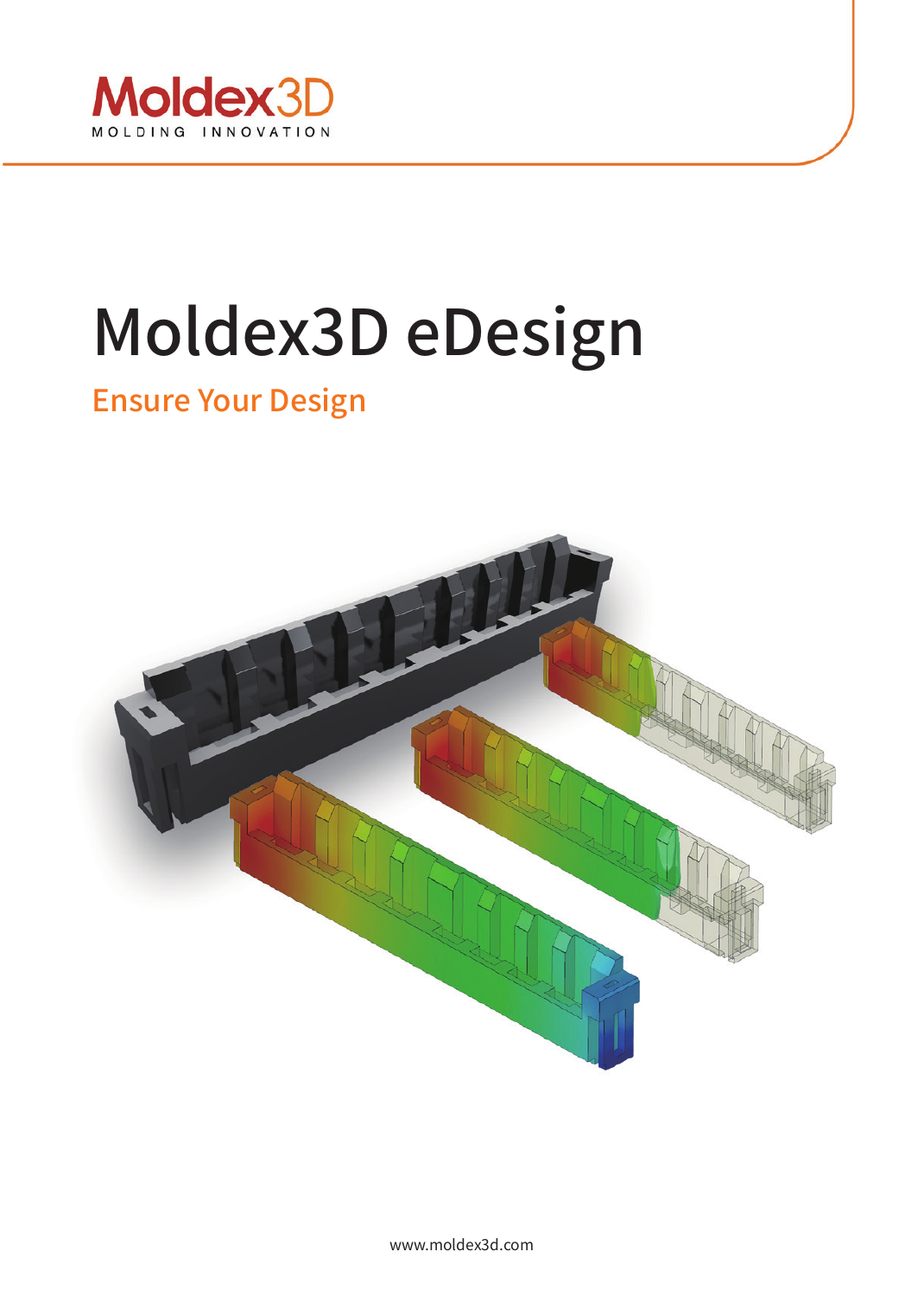## Pioneering Automatic 3D Technology

Moldex3D eDesign is the globally leading manufacturing simulation and visualization software that enables designers and mold makers to validate and optimize their designs of plastic parts and molds.

Its most unique features are auto 3D meshing engine and intelligent modeling wizards, which help users build a meshed model for part verification more easily. Moreover, accurate analysis results assist users in checking the manufacturability, visualizing flow and thermal properties, optimizing process conditions, and troubleshooting if defects are predicted.



# Easy Access to Greater Competitiveness

3D computer-aid-engineering (CAE) simulation is cost effective, energy saving, and reliable. Moldex3D eDesign enables part designers and mold makers to achieve design expectation and overcome manufacturing challenges. With Moldex3D eDesign, quick and accurate design verification becomes feasible and accessible.



#### Unified Platform with a More Intuitive User Interface to Streamline Simulation Workflows

- Single platform for all powerful Moldex3D simulation functions
- Integrated workflow through out to ensure modeling accuracy
- High quality render performance for upgraded usability
- Convenient result inspection and comparison functions
- A variety of Pre/Post tools and customized report

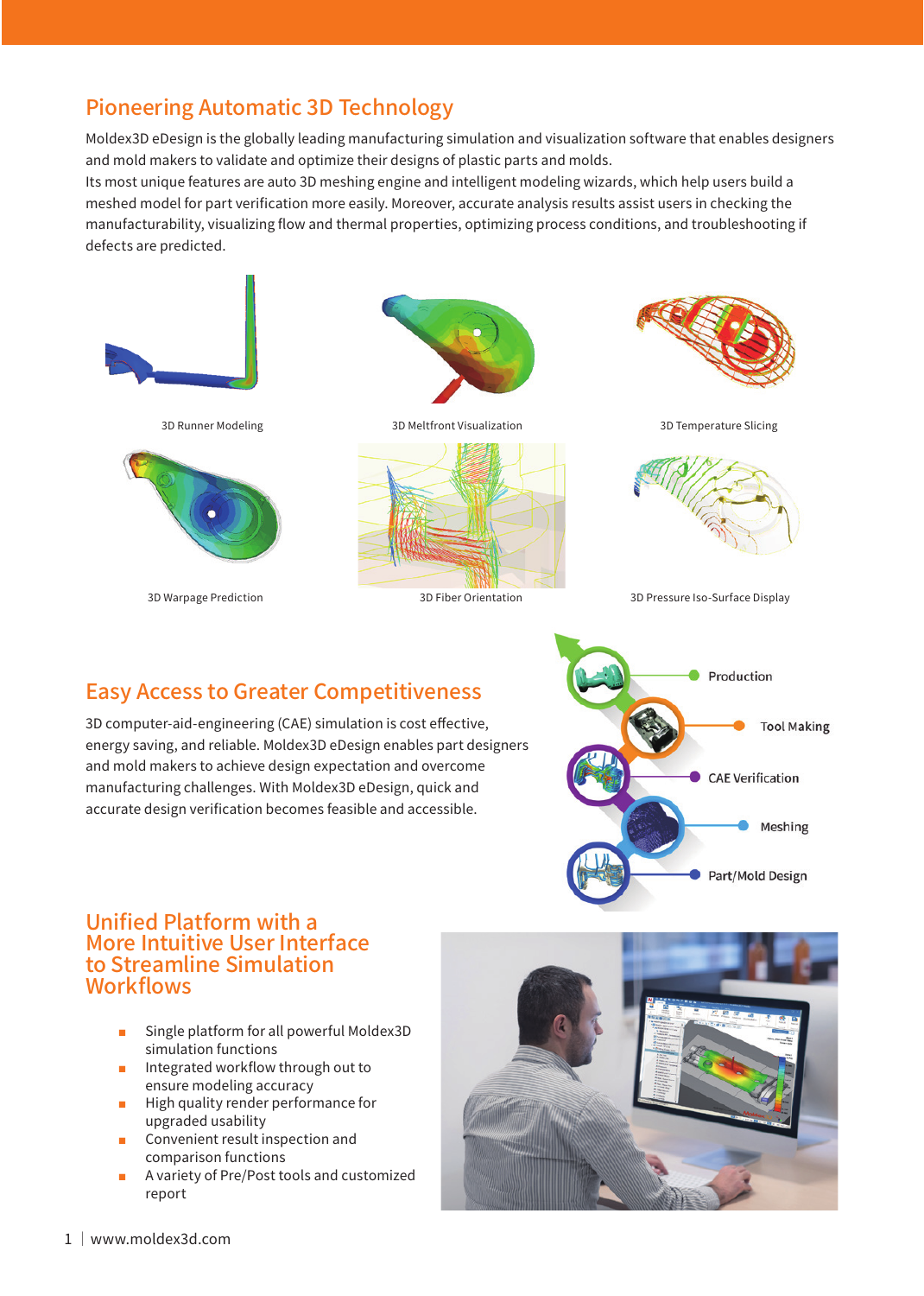## Simulation Drives Product Innovation

Companies nowadays are facing with similar manufacturing challenges; productivity performance and defective rate, cost reduction, time to market, market demands for various products in fit, form, and function, etc. Moldex3D eDesign helps these companies tackle significant issues and decide solutions more efficiently; 85% of common manufacturing problems can be predicted and solved upfront.

Moldex3D eDesign also supports advanced molding solutions for more complicated or process-oriented issues.

#### eDesign Package

Common manufacturing problems can be predicted and solved upfront.

- Complete 3D molding simulations
- Support best-in-industry Solution Add-ons

#### Features

- Automatic 3D meshing engine
- Easy-to-use rapid modeling capabilities
- Support various types of gates and runners
- User-defined PPT, PDF, and HTML report generator
- Support complete Moldex3D material databank





Stress





Advanced Hot Runner

FEA/Micromechanics Interface



Fiber



Viscoelasticity(VE)



Powder Injection Molding(PIM)



Foam Injection Molding

# Stay Ahead with Enhanced Speed

All Moldex3D solvers support multi-core and multi-CPU parallel processing, which can be applied locally at desktop or remotely on a computing cluster. It highly shortens simulation time and enhances computation accuracy.